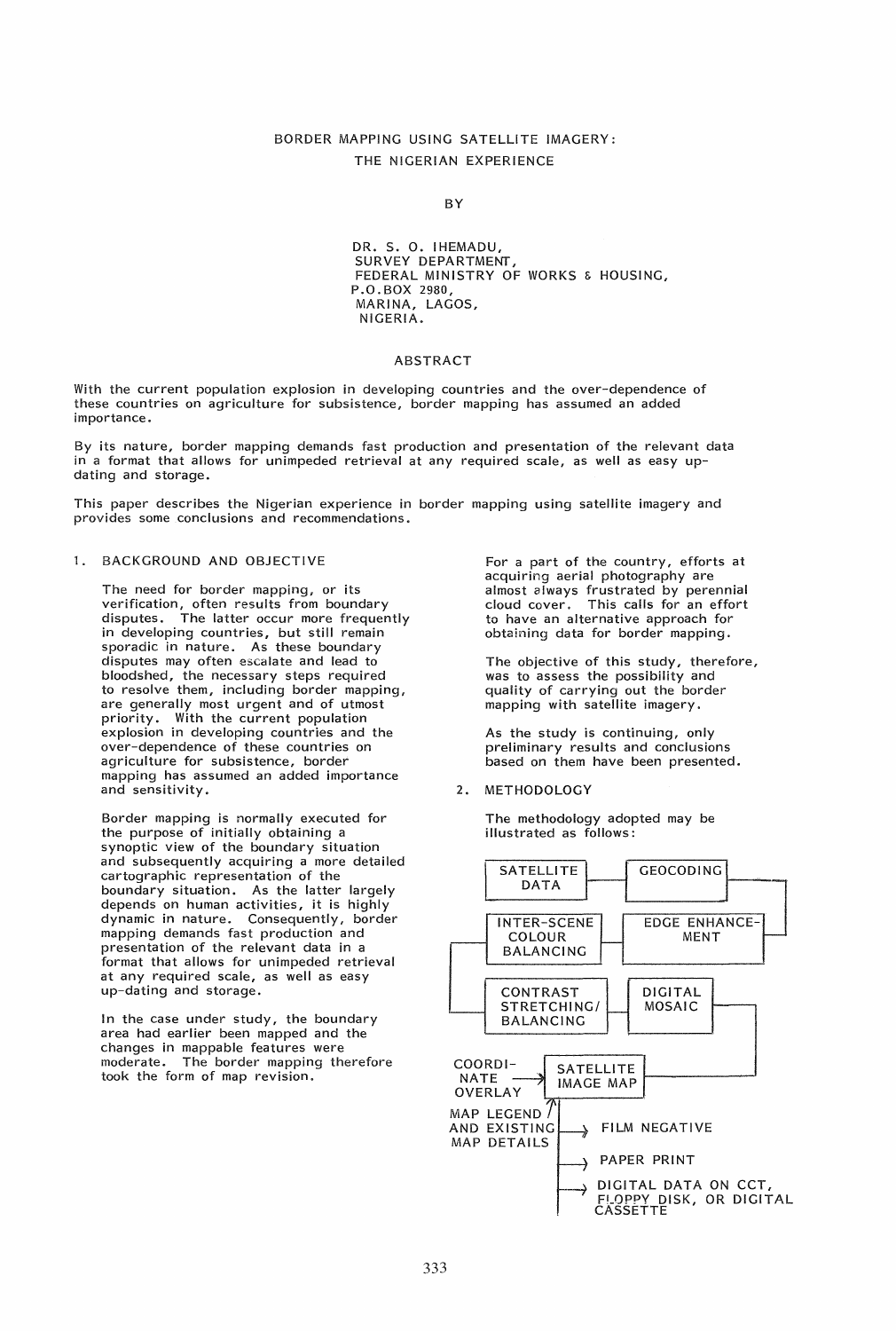Under this methodology, the satellite images were geocoded and edge enhanced. The inter-scene colour and contrast were balanced. Thereafter, a digital mosaic was created. The map sheets were then extracted and coordinate overlay and map legends were added for photo products. In the case of map revision, following the extraction of the map sheets from the digital mosaic, coordinate overlay, details of existing maps and map legends were added for photo products. The final product could be film negative, or paper print, or digital data on a CCT, or floppy sidk, or digital cassette.

### 3. EXECUTION OF STUDY

The input was SPOT data. The images were radiometrically corrected by applying calibration coefficients to each individual detector in the satellite sensor. The Satellite Image Maps (SIMs) were geometrically rectified to correspond to the UTM map projection and Clarks Reference Ellipsoid, normally adopted for mapping in Nigeria.

In a case of insufficient ground controls, control point correction of the SIMs was performed, using ground control points from maps of adjoining areas.

In order to achieve an enhanced interpretation accuracy, while retaining the geometric accuracy associated with the Panchromatic mode, the SPOT data source used was a combination of SPOT Pan and SPOT XS.

The SIMs were produced each with an image area of 50 cm x 50 cm over an area of 104,363 sq.km.

#### 4. RESULTS OF STUDY AND ANALYSIS

The results so far obtained from this preliminary study clearly demonstrate the following advantages over the adoption of the conventional approach.

- (a) The dependence of possibility of acquisition of data for the mapping on the availability of good weather was greatly reduced. This arises from the repetitiveness of the satellite coverage as against an exposure from a single flight of the Photographic Aircraft.
- (b) The possibility of eliminating dependence of flight over a neighbouring territory to acquire mapping data upon the granting of permission by the appropriate Authorities through the purchase of available satellite imagery.
- (c) The possibility of acquiring mapping data from an orbiting satellite, which can be as up-to-date as possible and with relative ease.
- (d) The availability of the mapping data in digital form, which is relatively easier to

up-date and compatible with modern techniques, such as GIS/ LIS.

- (e) The mapping method lends itself more easily to costing.
- 5. LIMITATIONS
	- (a) Low image contrast generally resulted in difficulties in edge matching, poor identification of details and, in a particular case, in the loss of an important feature.
	- (b) Differences in illumination between adjoining SPOT scenes because manifest in the combination of scenes to produce the image maps of some sheets.
	- (c) Differences in colour rendition between SPOT scenes resulted in two different colour hues (red and green) for a given feature, on adjacent image map sheets.
- 6. PROPOSALS FOR IMPROVED MAPPING

The following proposals, if implemented in future experimentation on border mapping, will yield improved definition and contrast and lead to enhanced accuracy of mapping

- (a) The use of SPOT products, preprocessed to level "IAP", on Analytical Stereoplotter in the medium of photographic film, with auxiliary data recorded on CCT tapes, or MS-DOS diskettes, will ensure improved quality of interpretation, higher geometric accuracy and greater operator's comfort. Improvement in the quality of interpretation will result from
	- 0) use of a special digital filter, which considerably enhances the interpretation of linear objects through the amplification of frequencies close to half the sampling frequency, while attenuating the more "noisy" sampling frequency;
	- (ii) maintaining photographic specifications designed to meet aerial photography standards, such as:

 $D_{\text{min}} \ge 0.2$  above background fog and

 $0.6 \leq \delta'$   $\leq$  1.2 (or 1.5) in the case of very low contrast landscapes); and

(iii) slight mean scale increase to 1 :350,000 from 1 :400,000 for IA level.